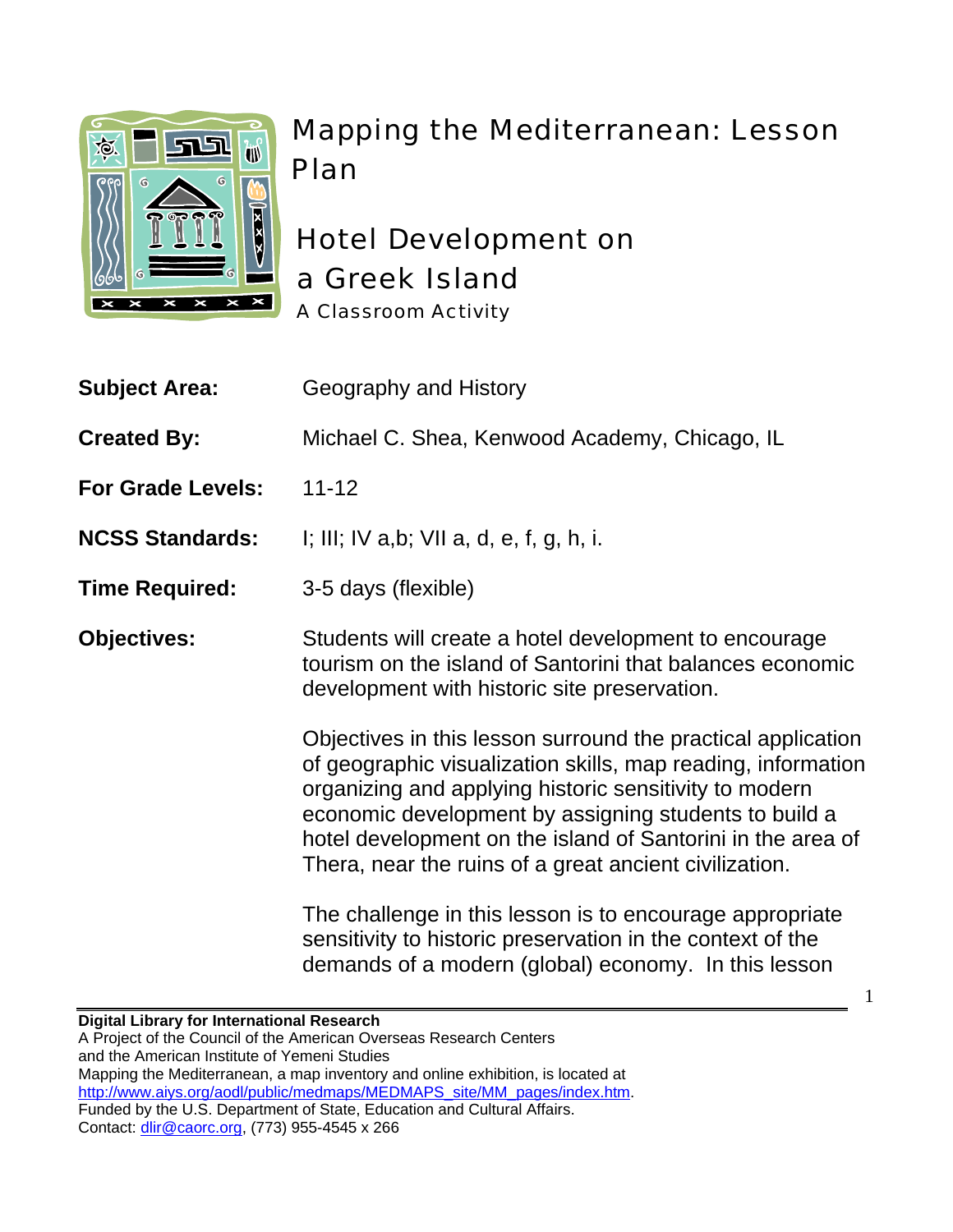students must balance the realities of the Greek economy, that being dominated by the service and international tourism industry, with the compromising task of preserving and promoting national historic sites without disturbing the aura created by the ruins. In short, students must create development without compromising that which attracts various tourists to begin with.

#### **Materials:**

- Map of Thera. A high quality PDF is accessible on the following web site [http://www.aiys.org/aodl/public/medmaps/MEDMAPS\\_site/](http://www.aiys.org/aodl/public/medmaps/MEDMAPS_site/Essay_pages/Thera.htm) [Essay\\_pages/Thera.htm](http://www.aiys.org/aodl/public/medmaps/MEDMAPS_site/Essay_pages/Thera.htm) or use Attachment A
- Access to computers for internet research on the historic information on Thera. Suggested sites: [www.santorini.net](http://www.santorini.net) <http://www.sailingissues.com/greekislands/santorini.html>
- Sketch materials: pens, pencils, markers, paper, etc.

#### **Procedure:**

#### **Scenario:**

The Greek tourist board and Historic Preservation Committee want to construct a hotel on the island of Santorini near the historic site of Thera. You and your partners work as team of planners for a Greek hotel developer that is competing for the development contract with several other teams. The Tourist Board and Preservation Committee's mission is to create a plan for a hotel on the island that will stimulate the local economy, balance the growing needs of tourists as well as preserves and maintains deep respect for the historic value of the sites on the island.

## **Working knowledge:**

**Digital Library for International Research**  A Project of the Council of the American Overseas Research Centers and the American Institute of Yemeni Studies Mapping the Mediterranean, a map inventory and online exhibition, is located at http://www.aiys.org/aodl/public/medmaps/MEDMAPS\_site/MM\_pages/index.htm. Funded by the U.S. Department of State, Education and Cultural Affairs. Contact: dlir@caorc.org, (773) 955-4545 x 266

2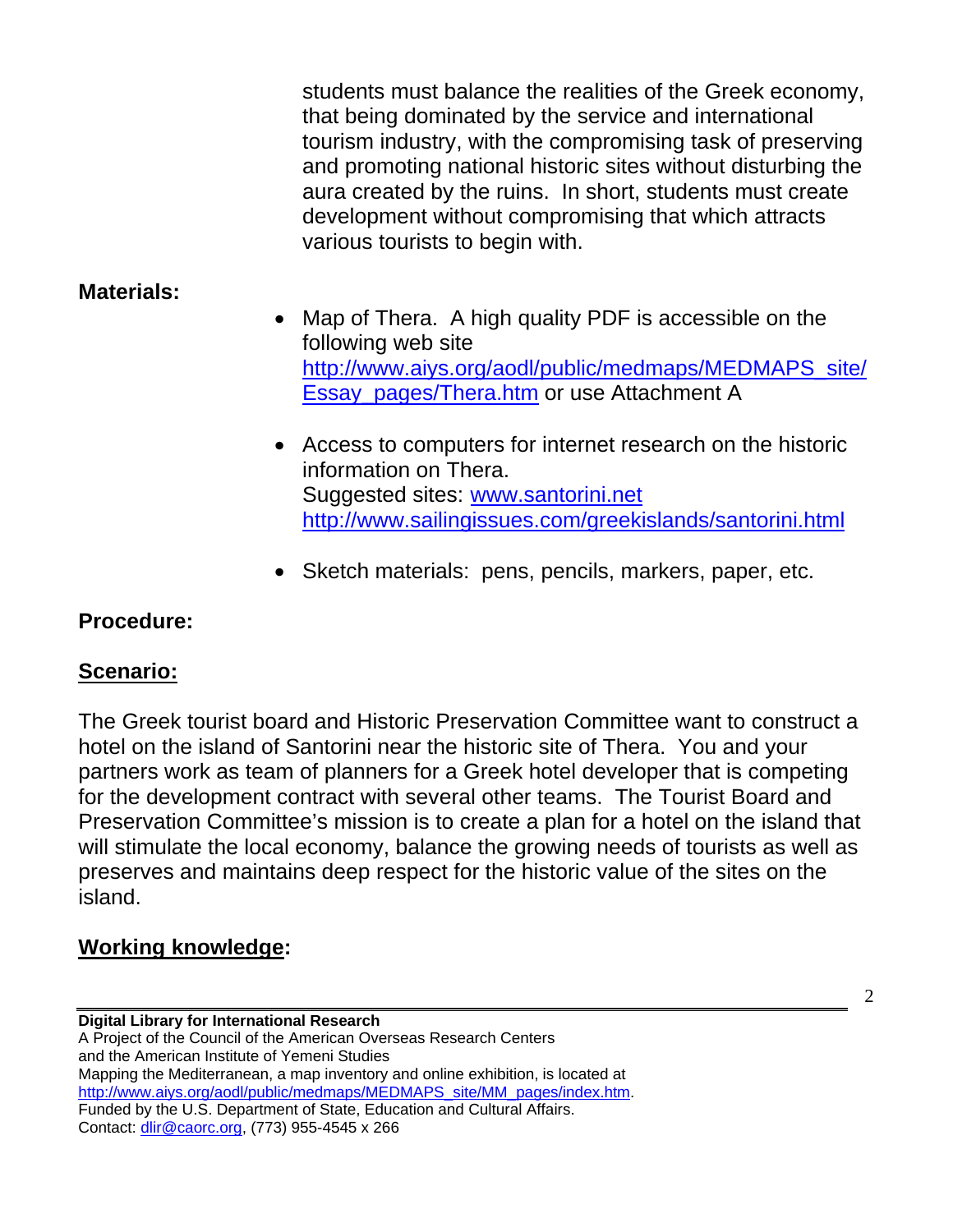\*The historic importance of Santorini (Thera) to western civilization [some brief internet research—one 45 min. class period—on specific sites on the island can provide enough background information to complete this lesson.]

\*The map & Baron von Gaertringen\_

The volcanic island of Santorini has fascinated travelers, archaeologists and historians for centuries. The German archaeologist Baron Friedrich Hiller von Gaertringen (1864-1947) began work in Santorini in 1895 where he carried out excavations for several years, supporting a group of archaeologists at his own cost. The main focus of their work was the excavation of the ancient capital of the island, which is extensive. The ruins of the capital date mostly from the 4th century B. C. The map exhibited here depicts the southeastern part of the island in great detail, showing the location of ancient Thera on the promontory between Kamari and Perissa. Modern archaeological excavation in Santorini is focused on the late Minoan (ca.1550 B.C.) ruins at Akrotiri.

[\[http://www.aiys.org/aodl/public/medmaps/MEDMAPS\\_site/Essay\\_pages/Thera.ht](http://www.aiys.org/aodl/public/medmaps/MEDMAPS_site/Essay_pages/Thera.htm) [m](http://www.aiys.org/aodl/public/medmaps/MEDMAPS_site/Essay_pages/Thera.htm)]

\*From the precipice at Thera to the coast (following a 45 degree angle from the precipice at south west to the coast) at Cape Exomiti is slightly more than 2 miles.

\*68% of Greek workforce find employment in the service industry, with 15% of total workforce in tourism.

## **Procedure:**

## **1. Students should read the following steps and discuss as a group what research information is necessary to complete the project.**

**Step 1:** Select a location on the map provided.

- Use your knowledge of maps and explain the characteristics of the physical location and the ephemeral characteristics of the place that make it stand out as an ideal location.
- Be prepared to justify the capital investment in this place,

3

**Digital Library for International Research** 

A Project of the Council of the American Overseas Research Centers and the American Institute of Yemeni Studies Mapping the Mediterranean, a map inventory and online exhibition, is located at http://www.aiys.org/aodl/public/medmaps/MEDMAPS\_site/MM\_pages/index.htm. Funded by the U.S. Department of State, Education and Cultural Affairs. Contact: dlir@caorc.org, (773) 955-4545 x 266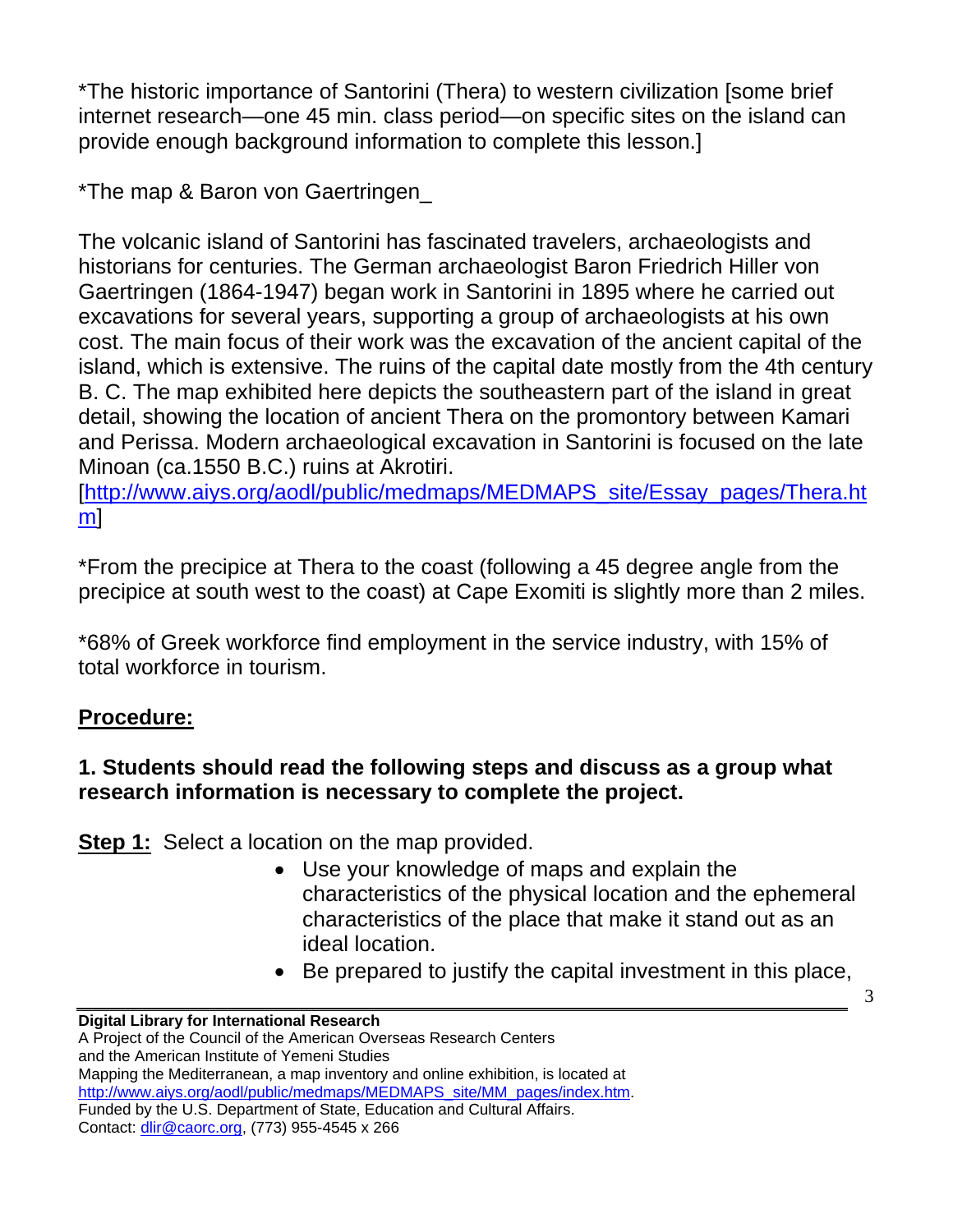identify the benefits in relation to other locations, and remember you are working under a tight budget.

• Such benefits should also address economic cost/benefits to Santorini and Greece as a whole.

**Step 2:** Create a rough plan/sketch and outline for the hotel at the selected location.

Include the following:

- Total desired occupancy
- The desirable features of a resort hotel that are appropriate to the location: pool, patio, balcony views, restaurant, café, gift shop, etc.
- An "architectural" drawing of the hotel and environment.

**Step 3:** Mark your proposed hotel development onto the map provided, and create a new map key with appropriate symbols, that include the following items:

- Arrows indicating scenic views (as best understood by only using a physical map!)
- Indicate access to all highways and roads leading *to* and *from* the hotel (especially consider access to sea/ferry ports and/or airport.)
- Paths for walking tours of historic areas (no more than 15 miles.)
- Identify all historic sites on the map provided.

**Step 4:** Create a brochure that focuses on historic and nature site tourism to accommodate the needs of your guests and to satisfy the selection committee. The brochure should include the following:

- A logo for the hotel on the front of the brochure
- A written (1-2 paragraph) historic and geographic overview of Thera
- A map with walking tours leaving from and returning to the hotel that contains site information or what you will see and its significance to western civilization.

4

• Pictures/sketches of the sites

#### **Digital Library for International Research**

A Project of the Council of the American Overseas Research Centers and the American Institute of Yemeni Studies Mapping the Mediterranean, a map inventory and online exhibition, is located at http://www.aiys.org/aodl/public/medmaps/MEDMAPS\_site/MM\_pages/index.htm. Funded by the U.S. Department of State, Education and Cultural Affairs. Contact: dlir@caorc.org, (773) 955-4545 x 266